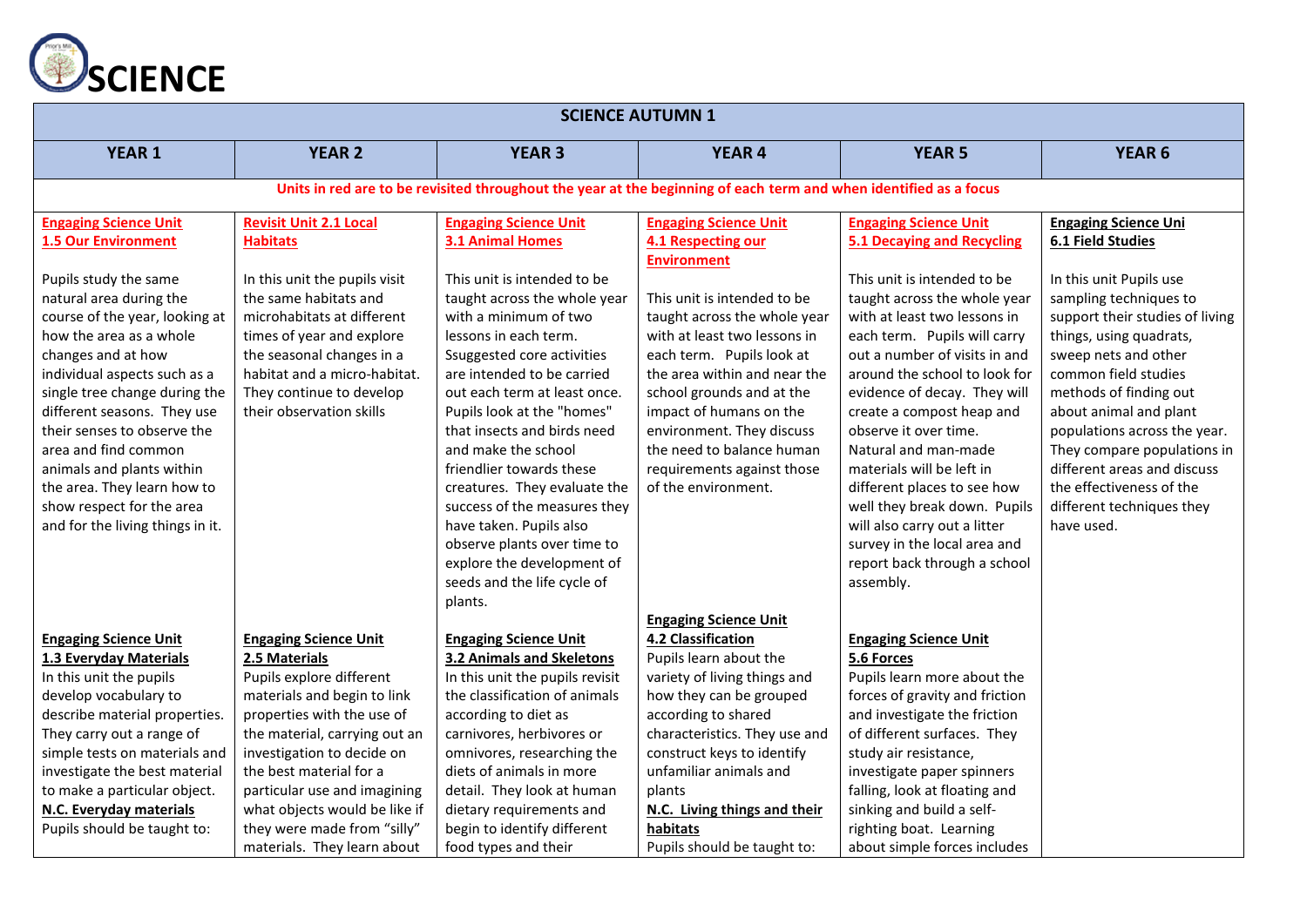| distinguish between an    | the life of John Boyd Dunlop      | different uses in the body.         | recognise that living things   | activities to study pulleys,  |  |
|---------------------------|-----------------------------------|-------------------------------------|--------------------------------|-------------------------------|--|
| object and the material   | who invented the pneumatic        | Dissecting an owl pellet            | can be grouped in a variety    | gears and other simple        |  |
| from which it is made     | tyre.                             | provides a link between             | of ways                        | machines and gives pupils     |  |
| identify and name a       | N.C. Uses of everyday             | learning about diets and the        | explore and use classification | the chance to use their       |  |
| variety of everyday       | materials                         | study of skeletons. Pupils          | keys to help group, identify   | knowledge of machines to      |  |
| materials, including      | Pupils should be taught to:       | learn about external and            | and name a variety of living   | build a catapult              |  |
| wood, plastic, glass,     | identify and compare<br>$\bullet$ | internal skeletons, making a        | things in their local and      | N.C. Forces                   |  |
| metal, water, and rock    | the suitability of a              | life size skeleton diagram          | wider environment              | Pupils should be taught to:   |  |
| describe the simple       | variety of everyday               | and studying the names and          | recognise that environments    | • explain that unsupported    |  |
| physical properties of a  | materials, including              | functions of the major bones        | can change and that this can   | objects fall towards the      |  |
| variety of everyday       | wood, metal, plastic,             | in the human skeleton.              | sometimes pose dangers to      | Earth because of the force of |  |
| materials                 | glass, brick, rock, paper         | N.C. Animals, including             | living things                  | gravity acting between the    |  |
| compare and group         | and cardboard for                 | humans                              |                                | Earth and the falling object  |  |
| together a variety of     | particular uses                   | Pupils should be taught to:         |                                | identify the effects          |  |
| everyday materials on     | find out how the shapes           | identify that animals,<br>$\bullet$ |                                | of air resistance, water      |  |
| the basis of their simple | of solid objects made             | including humans, need              |                                | resistance and friction, that |  |
| physical properties       | from some materials can           | the right types and                 |                                | act between moving surfaces   |  |
|                           | be changed by                     | amount of nutrition, and            |                                | recognise that some           |  |
|                           | squashing, bending,               | that they cannot make               |                                | mechanisms including levers,  |  |
|                           | twisting and stretching           | their own food; they get            |                                | pulleys and gears allow a     |  |
|                           |                                   | nutrition from what they            |                                | smaller force to have a       |  |
|                           |                                   | eat                                 |                                | greater effect                |  |
|                           |                                   | identify that humans                |                                |                               |  |
|                           |                                   | and some other animals              |                                |                               |  |
|                           |                                   | have skeletons and                  |                                |                               |  |
|                           |                                   | muscles for support,                |                                |                               |  |
|                           |                                   | protection and                      |                                |                               |  |
|                           |                                   | movement                            |                                |                               |  |

| <b>SCIENCE AUTUMN 2</b>                                                                                           |                              |                              |                              |                              |                                                  |  |  |
|-------------------------------------------------------------------------------------------------------------------|------------------------------|------------------------------|------------------------------|------------------------------|--------------------------------------------------|--|--|
| <b>YEAR 1</b>                                                                                                     | <b>YEAR 2</b>                | <b>YEAR 3</b>                | <b>YEAR4</b>                 | <b>YEAR 5</b>                | <b>YEAR 6</b>                                    |  |  |
| Units in red are to be revisited throughout the year at the beginning of each term and when identified as a focus |                              |                              |                              |                              |                                                  |  |  |
| <b>Our Environments -focus</b>                                                                                    | <b>Engaging Science Unit</b> | <b>Engaging Science Unit</b> | <b>Engaging Science Unit</b> | <b>Engaging Science Unit</b> | <b>Engaging Science Unit</b>                     |  |  |
|                                                                                                                   | 2.3 Animals and Their        | 3.3 Forces and Magnets       | 4.3 Digestion                | 5.3 Earth and space          | 6.2 Heart and Lungs                              |  |  |
|                                                                                                                   | <b>Needs</b>                 | In this unit the pupils      | In this unit pupils learn    | In this unit the pupils      | In this unit the pupils study the circulatory    |  |  |
|                                                                                                                   | In this unit pupils begin    | explore magnetism and        | about the structure of       | study our solar system,      | system, learning about the basic components      |  |  |
|                                                                                                                   | by learning about the        | non-contact forces,          | the mouth and about          | learning about the           | that make up blood, how the heart works and      |  |  |
|                                                                                                                   | stages of human growth.      | suspending magnetic          | how to care for their        | relative movements of        | how blood circulates round the body. They        |  |  |
|                                                                                                                   | They learn that animals      | items in mid-air under       | teeth, investigating         | the planets and the          | learn about the lungs and the process of         |  |  |
|                                                                                                                   | grow until they are adult    | the influence of             | which drink stains teeth     | Moon and relating these      | breathing and investigate the effect of exercise |  |  |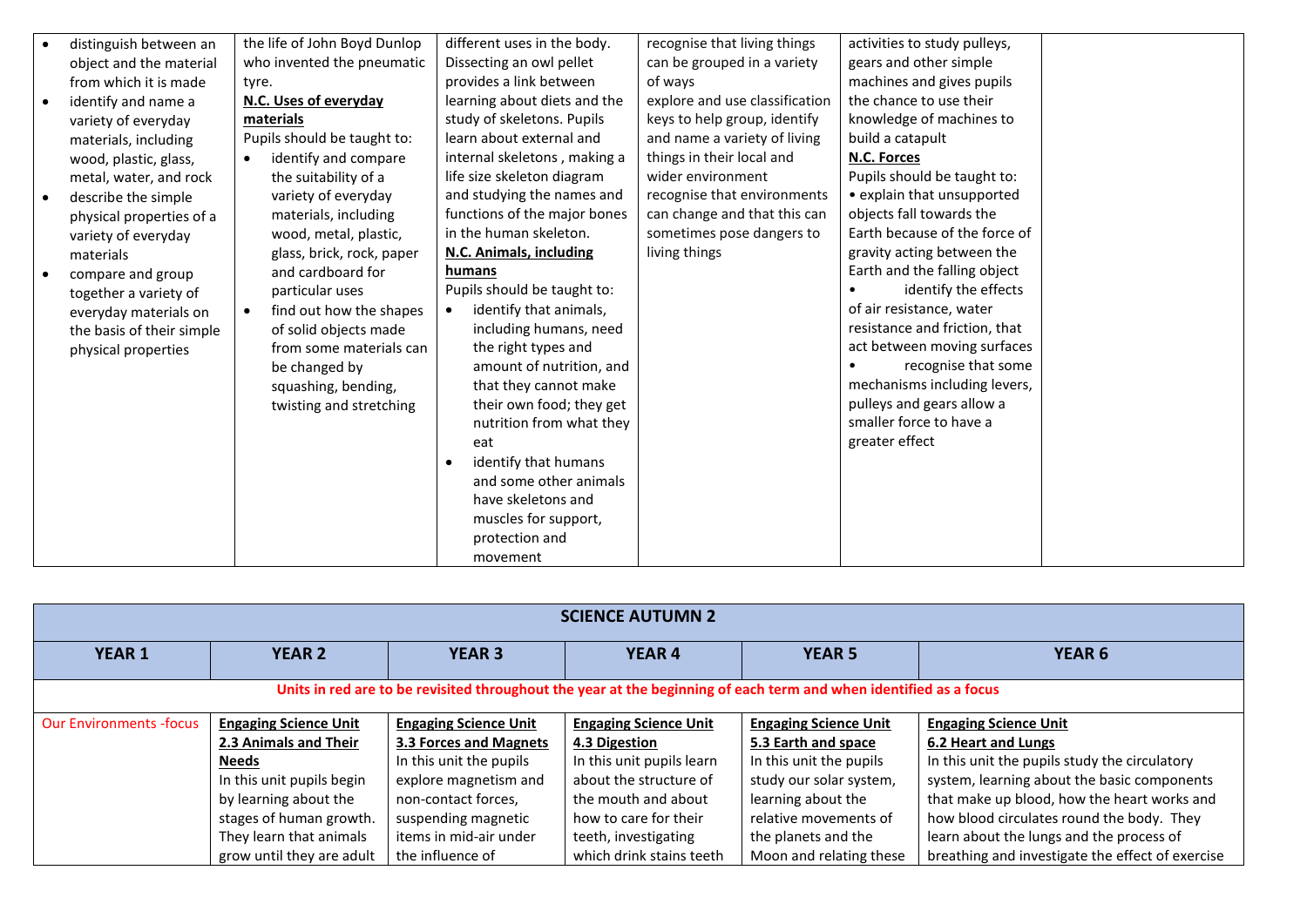| and that that different    | magnetic forces. They                                                                                                                                                                                                                                                                                                                                                                                                                                          | the most. They learn                                                                                                                                                                        | to the way we                                                                                                                                                                                                                | on the heart and breathing rates. They learn               |
|----------------------------|----------------------------------------------------------------------------------------------------------------------------------------------------------------------------------------------------------------------------------------------------------------------------------------------------------------------------------------------------------------------------------------------------------------------------------------------------------------|---------------------------------------------------------------------------------------------------------------------------------------------------------------------------------------------|------------------------------------------------------------------------------------------------------------------------------------------------------------------------------------------------------------------------------|------------------------------------------------------------|
| animals start life in      | test materials for                                                                                                                                                                                                                                                                                                                                                                                                                                             | about the structure of                                                                                                                                                                      | experience the Sun and                                                                                                                                                                                                       | about the effects of smoking and alcohol.                  |
| different forms, some as   | magnetic properties and                                                                                                                                                                                                                                                                                                                                                                                                                                        | the digestive system,                                                                                                                                                                       | the Moon on Earth.                                                                                                                                                                                                           | <b>N.C. Animals including humans</b>                       |
| eggs and some as live      | think about what                                                                                                                                                                                                                                                                                                                                                                                                                                               | build a model of the                                                                                                                                                                        | They carry out some                                                                                                                                                                                                          | Pupils should be taught to:                                |
| births and they look at    | materials are magnetic.                                                                                                                                                                                                                                                                                                                                                                                                                                        | digestive process and                                                                                                                                                                       | research into planets and                                                                                                                                                                                                    | identify and name the main parts of the<br>$\bullet$       |
| the needs of the young     | They describe the                                                                                                                                                                                                                                                                                                                                                                                                                                              | make "poo", using their                                                                                                                                                                     | investigate the way                                                                                                                                                                                                          | human circulatory system, and describe the                 |
| of different species.      | properties of a magnet in                                                                                                                                                                                                                                                                                                                                                                                                                                      | new knowledge to                                                                                                                                                                            | meteorites have shaped                                                                                                                                                                                                       | functions of the heart, blood vessels and                  |
| Throughout the unit they   | simple terms and learn                                                                                                                                                                                                                                                                                                                                                                                                                                         | produce a piece of                                                                                                                                                                          | the surface of the Moon                                                                                                                                                                                                      | blood                                                      |
| observe some animals as    | about the uses of                                                                                                                                                                                                                                                                                                                                                                                                                                              | creative writing. The                                                                                                                                                                       | N.C. Earth and space                                                                                                                                                                                                         | recognise the impact of diet, exercise, drugs<br>$\bullet$ |
| they grow, both in the     | magnets.                                                                                                                                                                                                                                                                                                                                                                                                                                                       | explore                                                                                                                                                                                     | Pupils should be taught                                                                                                                                                                                                      | and lifestyle on the way their bodies                      |
| classroom, and through     | <b>N.C. Forces and magnets</b>                                                                                                                                                                                                                                                                                                                                                                                                                                 | interrelationships in                                                                                                                                                                       | to:                                                                                                                                                                                                                          | function                                                   |
| webcams on the             | Pupils should be taught                                                                                                                                                                                                                                                                                                                                                                                                                                        | food, constructing food                                                                                                                                                                     | describe the<br>$\bullet$                                                                                                                                                                                                    | describe the ways in which nutrients and<br>$\bullet$      |
| Internet. This unit        | to:                                                                                                                                                                                                                                                                                                                                                                                                                                                            | chains and food webs                                                                                                                                                                        | movement of the                                                                                                                                                                                                              | water are transported within animals,                      |
| should be taught in late   | compare how things                                                                                                                                                                                                                                                                                                                                                                                                                                             | <b>N.C. Animals, including</b>                                                                                                                                                              | Earth and other                                                                                                                                                                                                              | including humans                                           |
| spring when it is possible | move on different                                                                                                                                                                                                                                                                                                                                                                                                                                              | humans                                                                                                                                                                                      | planets relative to                                                                                                                                                                                                          |                                                            |
| to observe young birds     | surfaces                                                                                                                                                                                                                                                                                                                                                                                                                                                       | Pupils should be taught                                                                                                                                                                     | the sun in the solar                                                                                                                                                                                                         |                                                            |
| and animals growing        | notice that some                                                                                                                                                                                                                                                                                                                                                                                                                                               | to:                                                                                                                                                                                         | system                                                                                                                                                                                                                       |                                                            |
| though online webcams.     | forces need contact                                                                                                                                                                                                                                                                                                                                                                                                                                            | describe the simple                                                                                                                                                                         | describe the<br>$\bullet$                                                                                                                                                                                                    |                                                            |
| N.C. statements - unit     | between 2 objects,                                                                                                                                                                                                                                                                                                                                                                                                                                             | functions of the basic                                                                                                                                                                      | movement of the                                                                                                                                                                                                              |                                                            |
| links to 2.6 Habitats and  | but magnetic forces                                                                                                                                                                                                                                                                                                                                                                                                                                            | parts of the digestive                                                                                                                                                                      | moon relative to the                                                                                                                                                                                                         |                                                            |
| 2.3 Animals and Their      | can act at a distance                                                                                                                                                                                                                                                                                                                                                                                                                                          | system in humans                                                                                                                                                                            | Earth                                                                                                                                                                                                                        |                                                            |
| <b>Needs</b>               | observe how<br>٠<br>magnets attract or<br>repel each other and<br>attract some<br>materials and not<br>others<br>compare and group<br>$\bullet$<br>together a variety of<br>everyday materials<br>on the basis of<br>whether they are<br>attracted to a<br>magnet, and identify<br>some magnetic<br>materials<br>describe magnets as<br>having 2 poles<br>predict whether 2<br>$\bullet$<br>magnets will attract<br>or repel each other,<br>depending on which | identify the different<br>types of teeth in humans<br>and their simple<br>functions<br>construct and interpret a<br>variety of food chains,<br>identifying producers,<br>predators and prey | describe the sun,<br>$\bullet$<br>Earth and moon as<br>approximately<br>spherical bodies<br>use the idea of the<br>Earth's rotation to<br>explain day and night<br>and the apparent<br>movement of the sun<br>across the sky |                                                            |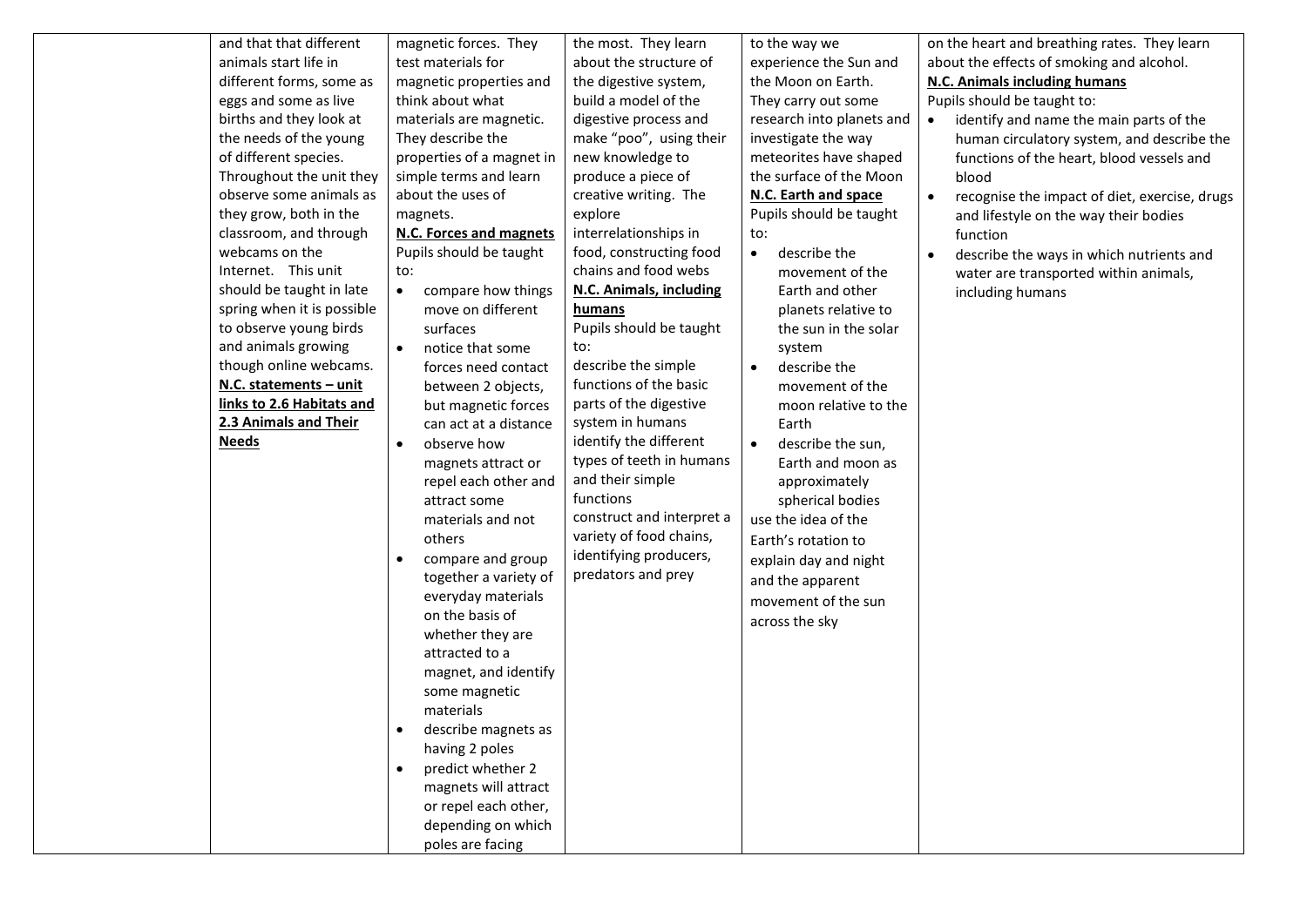| <b>SCIENCE SPRING 1</b>             |                                                                                                                   |                                        |                                        |                                   |                                  |  |  |  |
|-------------------------------------|-------------------------------------------------------------------------------------------------------------------|----------------------------------------|----------------------------------------|-----------------------------------|----------------------------------|--|--|--|
| <b>YEAR 1</b>                       | <b>YEAR 2</b>                                                                                                     | <b>YEAR 3</b>                          | <b>YEAR 4</b>                          | <b>YEAR 5</b>                     | YEAR <sub>6</sub>                |  |  |  |
|                                     | Units in red are to be revisited throughout the year at the beginning of each term and when identified as a focus |                                        |                                        |                                   |                                  |  |  |  |
| <b>Seasonal Changes and Our</b>     | <b>Revisit - Engaging Science</b>                                                                                 | <b>Revisit - Engaging Science</b>      | <b>Revisit - Engaging Science</b>      | <b>Revisit - Engaging Science</b> | <b>Engaging Science Unit</b>     |  |  |  |
| <b>Environment units to be</b>      | <b>Unit</b>                                                                                                       | <b>Unit 3.1 Animal Homes</b>           | <b>Unit</b>                            | <b>Unit</b>                       | <b>6.3 Classification</b>        |  |  |  |
| revisited within the Spring         | 2.1 Local Habitats                                                                                                |                                        | 4.1 Respecting our                     | <b>5.1 Decaying and Recycling</b> |                                  |  |  |  |
| Term                                |                                                                                                                   | <b>Engaging Science Unit</b>           | <b>Environment</b>                     |                                   | In this unit the pupils build on |  |  |  |
|                                     | <b>Engaging Science Unit</b>                                                                                      | 3.4 Plants                             |                                        | <b>Engaging Science Unit 5.4</b>  | their knowledge of               |  |  |  |
| <b>Engaging Science Unit</b>        | 2.6 Habitats                                                                                                      | In this unit the pupils carry          | <b>Engaging Science Unit</b>           | <b>Mixtures and Reactions</b>     | classification from previous     |  |  |  |
| 1.5 Weather                         | In this unit the pupils spend                                                                                     | out a long-term investigation          | 4.4 Electricity                        | After reviewing and               | years and look at the            |  |  |  |
| Seasonal changes aspect of          | time learning about familiar                                                                                      | of the factors that affect the         | In this unit the pupils learn          | extending their knowledge of      | classification of invertebrates  |  |  |  |
| this unit is to be revisited        | and unfamiliar habitats such                                                                                      | growth of plants, observing            | that some materials allow              | materials from previous           | and microorganisms in more       |  |  |  |
| across the year                     | as woodland and the                                                                                               | and measuring their plants             | electricity through them and           | years, pupils study dissolving    | detail and playing games to      |  |  |  |
| In this unit the pupils will        | seashore. They work in the                                                                                        | for the course of the unit.            | others do not. They learn              | and learn how to recover          | help them learn about            |  |  |  |
| study different types of            | classroom and outdoors to                                                                                         | They learn about the main              | about the history of                   | materials from a solution.        | microorganisms and classes       |  |  |  |
| weather through making and          | look at animals and plants                                                                                        | functions of the different             | electricity and they make and          | They look at other methods        | of invertebrates. They study     |  |  |  |
| using a weather station and         | and further their knowledge                                                                                       | parts of a plant and will study        | test electrical circuits with a        | of separating mixtures and        | yeast, observing its growth,     |  |  |  |
| looking at the weather              | of the variety of life in                                                                                         | the life cycle of a flowering          | variety of components. They            | carry out an investigation on     | using it to make bread           |  |  |  |
| around the World. They              | different places and they go                                                                                      | plant, including studying the          | use their knowledge of                 | "sewage" to clean it up           | N.C. Living things and their     |  |  |  |
| study different aspects of the      | pond dipping. They extend                                                                                         | structure of a flower and the          | electricity to design and build        | before discharge into a river.    | habitats                         |  |  |  |
| weather and learn how               | their knowledge of the diets                                                                                      | different methods of seed              | a model of a burglar alarm             | They investigate chemical         | Pupils should be taught to:      |  |  |  |
| different weather is                | of different animals to                                                                                           | dispersal.                             | for a house.                           | reactions including burning       | describe how living              |  |  |  |
| associated with different           | understand about food                                                                                             | N.C. Plants                            | N.C. Electricity                       | and use a key and a series of     | things are classified into       |  |  |  |
| seasons. They give different        | chains.                                                                                                           | Pupils should be taught to:            | Pupils should be taught to:            | simple tests to identify some     | broad groups according           |  |  |  |
| weather forecasts for               | N.C. Living things and their                                                                                      | identify and describe the<br>$\bullet$ | $\bullet$<br>identify common           | mystery powders. They learn       | to common observable             |  |  |  |
| different times of the year.        | habitats                                                                                                          | functions of different                 | appliances that run on                 | about reversible and              | characteristics and based        |  |  |  |
| <b>N.C. Seasonal Changes</b>        | Pupils should be taught to:                                                                                       | parts of flowering plants:             | electricity                            | irreversible changes and they     | on similarities and              |  |  |  |
| Pupils should be taught to:         | explore and compare the                                                                                           | roots, stem/trunk, leaves              | $\bullet$<br>construct a simple series | create a drama about the life     | differences, including           |  |  |  |
| Observe changes across<br>$\bullet$ | differences between                                                                                               | and flowers                            | electrical circuit,                    | of a famous materials             | micro-organisms, plants          |  |  |  |
| the four seasons.                   | things that are living,                                                                                           | explore the<br>$\bullet$               | identifying and naming                 | scientist.                        | and animals                      |  |  |  |
| Observe and describe<br>$\bullet$   | dead, and things that                                                                                             | requirements of plants                 | its basic parts, including             | N.C. Properties and changes       | $\bullet$<br>give reasons for    |  |  |  |
| weather associated with             | have never been alive                                                                                             | for life and growth (air,              | cells, wires, bulbs,                   | of materials                      | classifying plants and           |  |  |  |
| the seasons and how the             | identify that most living<br>$\bullet$                                                                            | light, water, nutrients                | switches and buzzers                   | Pupils should be taught to:       | animals based on specific        |  |  |  |
| day length varies.                  | things live in habitats to                                                                                        | from soil, and room to                 | $\bullet$<br>identify whether or not a | compare and group<br>$\bullet$    | characteristics                  |  |  |  |
|                                     | which they are suited                                                                                             | grow) and how they vary                | lamp will light in a simple            | together everyday                 |                                  |  |  |  |
|                                     | and describe how                                                                                                  | from plant to plant                    | series circuit, based on               | materials on the basis of         |                                  |  |  |  |
|                                     | different habitats                                                                                                | investigate the way in<br>$\bullet$    | whether or not the lamp                | their properties,                 |                                  |  |  |  |
|                                     | provide for the basic                                                                                             | which water is                         | is part of a complete                  | including their hardness,         |                                  |  |  |  |
|                                     | needs of different kinds                                                                                          | transported within plants              | loop with a battery                    | solubility, transparency,         |                                  |  |  |  |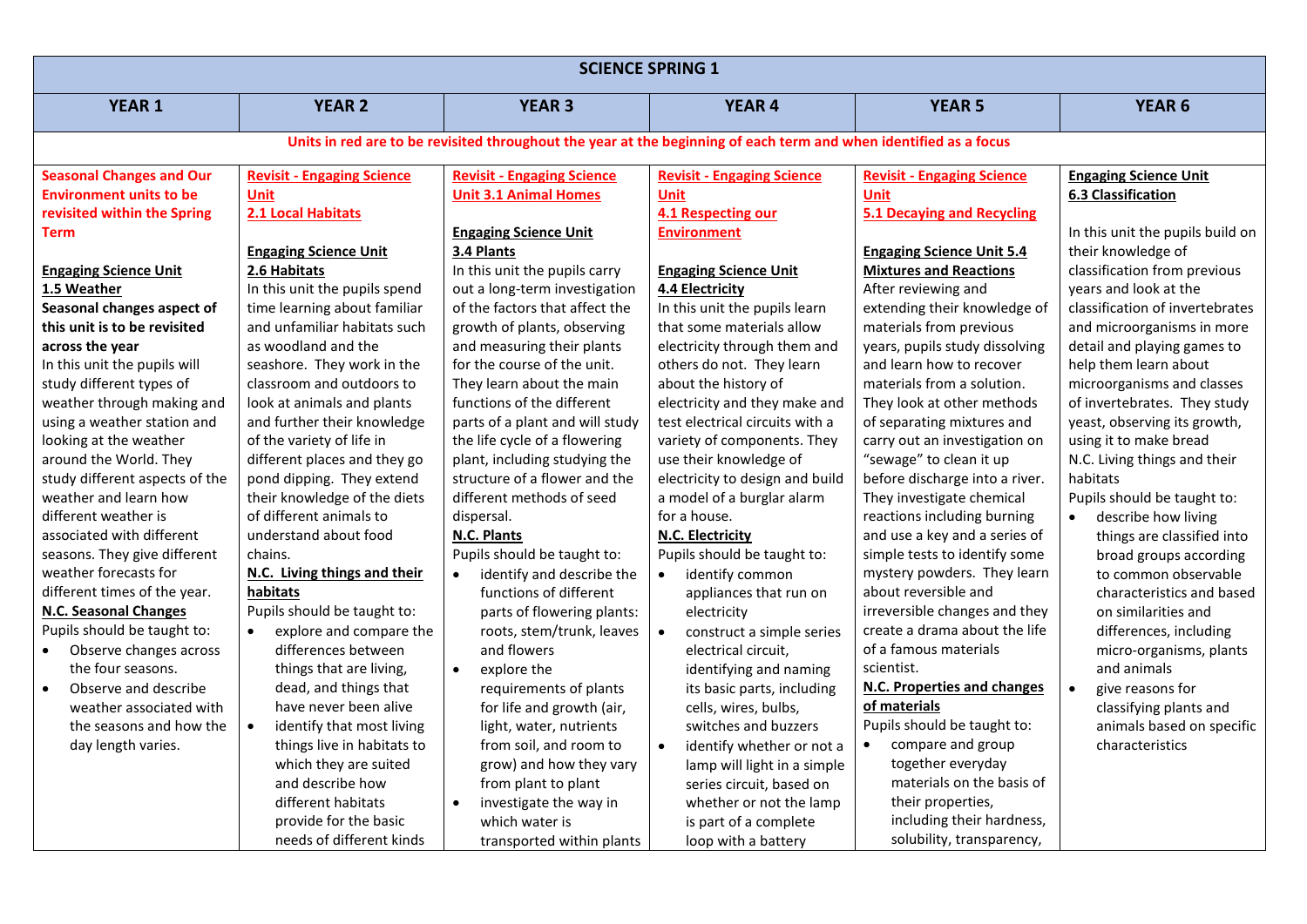| $\bullet$<br>$\bullet$ | of animals and plants,<br>and how they depend on<br>each other<br>identify and name a<br>variety of plants and<br>animals in their habitats,<br>including microhabitats<br>describe how animals<br>obtain their food from<br>plants and other animals,<br>using the idea of a<br>simple food chain, and<br>identify and name<br>different sources of food | $\bullet$ | explore the part that<br>flowers play in the life<br>cycle of flowering plants,<br>including pollination,<br>seed formation and seed<br>dispersal | $\bullet$ | recognise that a switch<br>opens and closes a<br>circuit and associate this<br>with whether or not a<br>lamp lights in a simple<br>series circuit<br>recognise some common<br>conductors and<br>insulators, and associate<br>metals with being good<br>conductors | $\bullet$<br>$\bullet$<br>$\bullet$<br>$\bullet$<br>$\bullet$ | conductivity (electrical<br>and thermal), and<br>response to magnets<br>know that some<br>materials will dissolve in<br>liquid to form a solution,<br>and describe how to<br>recover a substance from<br>a solution<br>use knowledge of solids,<br>liquids and gases to<br>decide how mixtures<br>might be separated,<br>including through<br>filtering, sieving and<br>evaporating<br>give reasons, based on<br>evidence from<br>comparative and fair<br>tests, for the particular<br>uses of everyday<br>materials, including<br>metals, wood and plastic<br>demonstrate that<br>dissolving, mixing and<br>changes of state are<br>reversible changes<br>explain that some<br>changes result in the<br>formation of new<br>materials, and that this<br>kind of change is not<br>usually reversible,<br>including changes<br>associated with burning<br>and the action of acid on<br>bicarbonate of soda |  |
|------------------------|-----------------------------------------------------------------------------------------------------------------------------------------------------------------------------------------------------------------------------------------------------------------------------------------------------------------------------------------------------------|-----------|---------------------------------------------------------------------------------------------------------------------------------------------------|-----------|-------------------------------------------------------------------------------------------------------------------------------------------------------------------------------------------------------------------------------------------------------------------|---------------------------------------------------------------|-----------------------------------------------------------------------------------------------------------------------------------------------------------------------------------------------------------------------------------------------------------------------------------------------------------------------------------------------------------------------------------------------------------------------------------------------------------------------------------------------------------------------------------------------------------------------------------------------------------------------------------------------------------------------------------------------------------------------------------------------------------------------------------------------------------------------------------------------------------------------------------------------------------|--|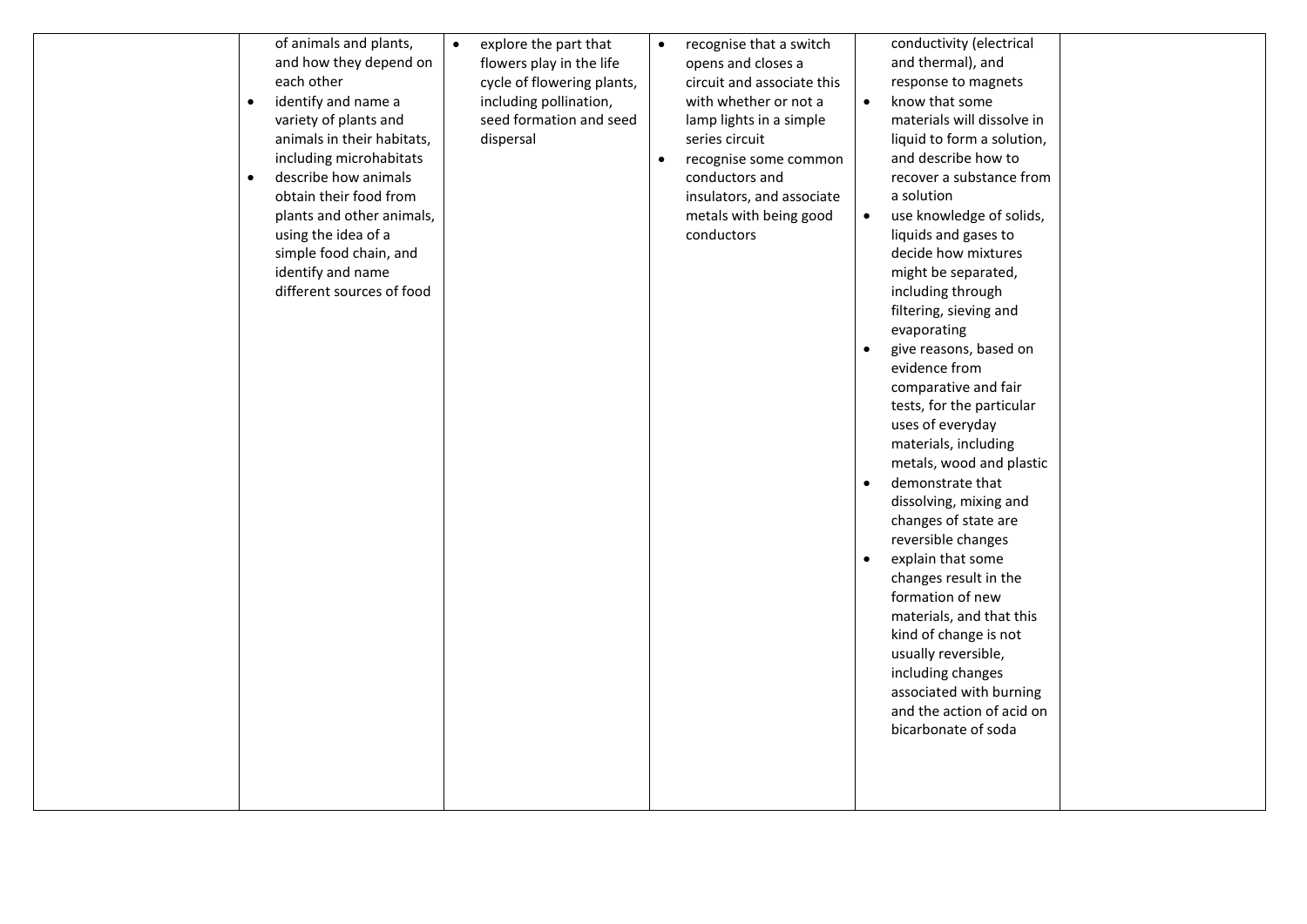| <b>SCIENCE SPRING 2</b>                                                                                                                                                                                                                                                                                                                                                                                                                                                                                                                                                                              |                                                                                                                                                                                                                                                                                                                                                                                                                                                                                                                                                                                                                                                                                                                                       |                                                                                                                                                                                                                                                                                                                                                                                                                                                                                                                                                                                                                                                                                                                                                                                                                                                                                                                                       |                                                                                                                                                                                                                                                                                                                                                                                                                                                                                                                                                                                                                                                                                                                                                                                                                                                                                                                       |                                                                                                                                                                                                                                                                                                                                                                                                                                                                                                                                                            |                                                                                                                                                                                                                                                                                                                                                                                                                                                                                                                                                                                                                                                                                                                                                                                                                                                                                                                                                                                                                                                                                                                                               |  |  |
|------------------------------------------------------------------------------------------------------------------------------------------------------------------------------------------------------------------------------------------------------------------------------------------------------------------------------------------------------------------------------------------------------------------------------------------------------------------------------------------------------------------------------------------------------------------------------------------------------|---------------------------------------------------------------------------------------------------------------------------------------------------------------------------------------------------------------------------------------------------------------------------------------------------------------------------------------------------------------------------------------------------------------------------------------------------------------------------------------------------------------------------------------------------------------------------------------------------------------------------------------------------------------------------------------------------------------------------------------|---------------------------------------------------------------------------------------------------------------------------------------------------------------------------------------------------------------------------------------------------------------------------------------------------------------------------------------------------------------------------------------------------------------------------------------------------------------------------------------------------------------------------------------------------------------------------------------------------------------------------------------------------------------------------------------------------------------------------------------------------------------------------------------------------------------------------------------------------------------------------------------------------------------------------------------|-----------------------------------------------------------------------------------------------------------------------------------------------------------------------------------------------------------------------------------------------------------------------------------------------------------------------------------------------------------------------------------------------------------------------------------------------------------------------------------------------------------------------------------------------------------------------------------------------------------------------------------------------------------------------------------------------------------------------------------------------------------------------------------------------------------------------------------------------------------------------------------------------------------------------|------------------------------------------------------------------------------------------------------------------------------------------------------------------------------------------------------------------------------------------------------------------------------------------------------------------------------------------------------------------------------------------------------------------------------------------------------------------------------------------------------------------------------------------------------------|-----------------------------------------------------------------------------------------------------------------------------------------------------------------------------------------------------------------------------------------------------------------------------------------------------------------------------------------------------------------------------------------------------------------------------------------------------------------------------------------------------------------------------------------------------------------------------------------------------------------------------------------------------------------------------------------------------------------------------------------------------------------------------------------------------------------------------------------------------------------------------------------------------------------------------------------------------------------------------------------------------------------------------------------------------------------------------------------------------------------------------------------------|--|--|
| <b>YEAR 1</b>                                                                                                                                                                                                                                                                                                                                                                                                                                                                                                                                                                                        | <b>YEAR 2</b>                                                                                                                                                                                                                                                                                                                                                                                                                                                                                                                                                                                                                                                                                                                         | <b>YEAR 3</b>                                                                                                                                                                                                                                                                                                                                                                                                                                                                                                                                                                                                                                                                                                                                                                                                                                                                                                                         | <b>YEAR 4</b>                                                                                                                                                                                                                                                                                                                                                                                                                                                                                                                                                                                                                                                                                                                                                                                                                                                                                                         | <b>YEAR 5</b>                                                                                                                                                                                                                                                                                                                                                                                                                                                                                                                                              | <b>YEAR 6</b>                                                                                                                                                                                                                                                                                                                                                                                                                                                                                                                                                                                                                                                                                                                                                                                                                                                                                                                                                                                                                                                                                                                                 |  |  |
| <b>Engaging Science Unit</b><br>1.4 Plants<br>In this unit pupils will learn<br>the names of some common<br>native flowering plants and<br>trees. They plant bulbs<br>and/or seeds and observe<br>their growth over a period of<br>weeks. They go outside to<br>study flowers and trees in<br>wild and cultivated areas,<br>making sketches and notes.<br>N.C. Plants<br>Pupils should be taught to:<br>observe and describe<br>how seeds and bulbs<br>grow into mature plants<br>find out and describe<br>how plants need water,<br>light and a suitable<br>temperature to grow and<br>stay healthy | <b>Engaging Science Unit</b><br>2.4 Plants<br>In this unit the pupils think<br>about the difference<br>between seeds and other<br>objects and work out what a<br>seed is. They plant beans<br>and monitor them weekly,<br>observing, measuring,<br>sketching and photographing<br>them to provide a record of<br>growth. They investigate the<br>basic needs of plants for<br>healthy growth and explore<br>the way that plants change<br>through the seasons.<br>N.C. Plants<br>Pupils should be taught to:<br>observe and describe<br>$\bullet$<br>how seeds and bulbs<br>grow into mature plants<br>find out and describe<br>$\bullet$<br>how plants need water,<br>light and a suitable<br>temperature to grow and<br>stay health | <b>Engaging Science Unit</b><br>3.5 Light<br>In this unit the pupils learn to<br>distinguish a light source<br>from reflected light. They<br>learn that light travels in<br>straight lines, study how we<br>see and are taught how to<br>protect their eyes. They<br>investigate the transparency<br>of fabrics using data loggers<br>and carry out some<br>experiments to find out<br>about shadow formation.<br>N.C. Light<br>Pupils should be taught to:<br>recognise that they need<br>light in order to see<br>things and that dark is<br>the absence of light<br>notice that light is<br>$\bullet$<br>reflected from surfaces<br>recognise that light from<br>the sun can be<br>dangerous and that<br>there are ways to protect<br>their eyes<br>recognise that shadows<br>are formed when the<br>light from a light source<br>is blocked by an opaque<br>object<br>find patterns in the way that<br>the size of shadows change | <b>Engaging Science Unit</b><br>4.5 Sound<br>In this unit the pupils listen to<br>and identify sounds and learn<br>how our ears work to detect<br>sounds. They carry out<br>experiments to help them<br>learn about loudness and<br>pitch and use data loggers to<br>investigate the best material<br>for muffling sound. They<br>make and play musical<br>instruments.<br>N.C. Sound<br>Pupils should be taught to:<br>identify how sounds are<br>made, associating some<br>of them with something<br>vibrating<br>recognise that vibrations<br>from sounds travel<br>through a medium to the<br>ear<br>find patterns between<br>the pitch of a sound and<br>features of the object<br>that produced it<br>find patterns between<br>the volume of a sound<br>and the strength of the<br>vibrations that produced<br>it<br>recognise that sounds get<br>fainter as the distance<br>from the sound source<br>increases | <b>Engaging Science Unit</b><br>5.5 Human Development<br>Pupils learn about the<br>human life cycle and about<br>the changes of the body<br>during puberty. They learn<br>about the development of<br>a baby during pregnancy<br>and about the birth of a<br>baby. This unit has been<br>written to match lessons in<br>Personal, Social and Health<br>Education on puberty and<br>the feelings associated<br>with growing up.<br>N.C. Animals, including<br>humans<br>Pupils should be taught to:<br>describe the changes as<br>humans develop to old age | <b>Engaging Science Unit</b><br><b>6.4 Electricity</b><br>In this unit pupils build on their<br>learning from Year 4 to learn<br>more about circuits, including<br>how to use recognised symbols<br>to represent circuits. They<br>investigate how to change the<br>amount of electricity flowing<br>round a circuit, looking at how<br>different components affect the<br>flow of electricity and at the<br>difference that the length and<br>thickness of wires can make.<br>They learn about series and<br>parallel circuits and they use<br>their knowledge of electricity to<br>build games that use electric<br>circuits.<br><b>N.C. Electricity</b><br>Pupils should be taught to:<br>associate the brightness of<br>$\bullet$<br>a lamp or the volume of a<br>buzzer with the number<br>and voltage of cells used in<br>the circuit<br>compare and give reasons<br>$\bullet$<br>for variations in how<br>components function,<br>including the brightness of<br>bulbs, the loudness of<br>buzzers and the on/off<br>position of switches<br>$\bullet$<br>use recognised symbols<br>when representing a simple<br>circuit in a diagram |  |  |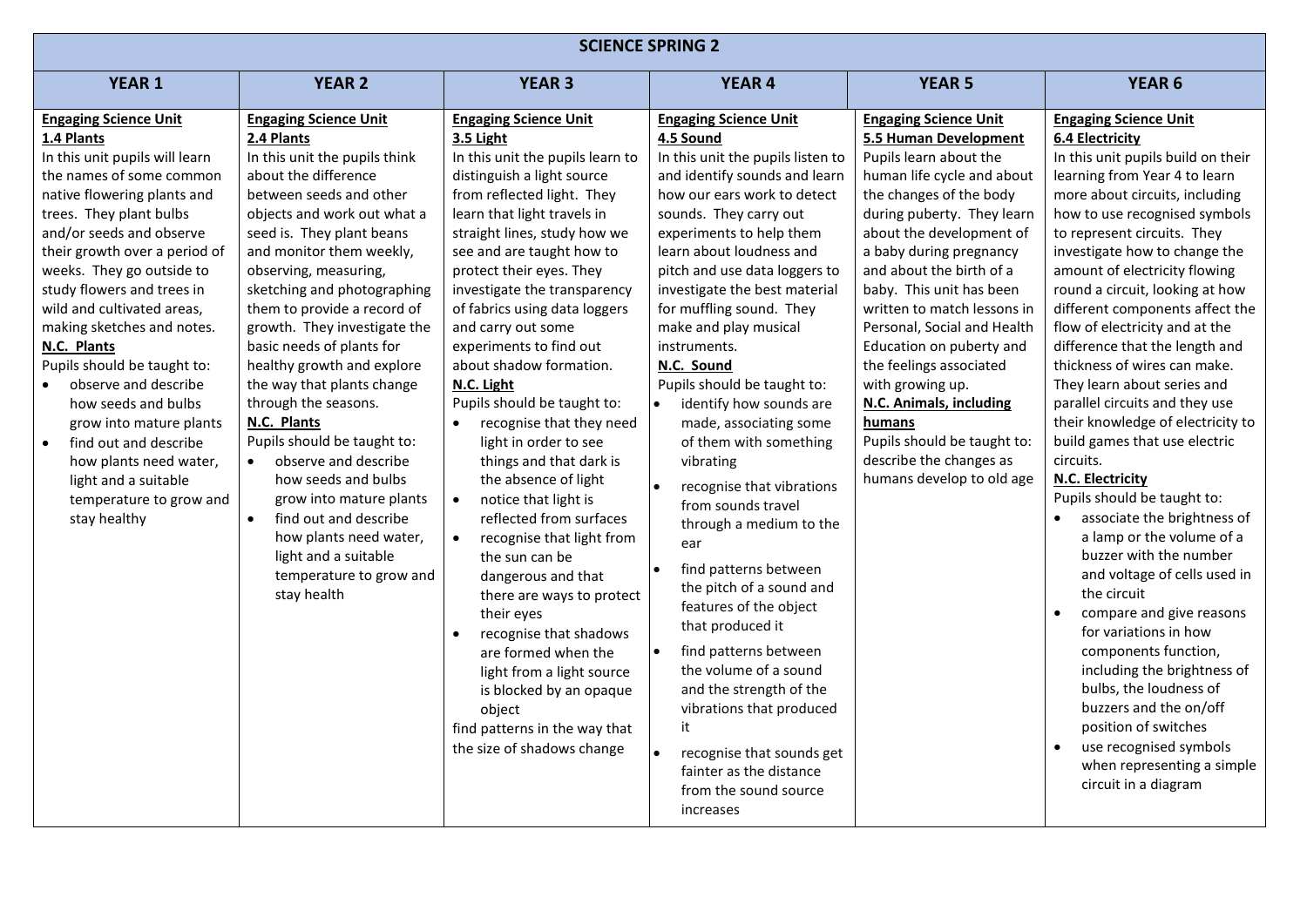| <b>SCIENCE SUMMER 1</b>                                                                                                                                                                                                                                                                                                                                                                                                                                                                                                                                                                                                                                                                                                                                                                                                                                                                                                                                                                                                                                              |                                                                                                                                                                                                                                                                                                                                                                                                                                                                                                                                                                                                                                                                                                                                                                                                                                                                                                                                   |                                                                                                                                                                                                                                                                                                                                                                                                                                                                                                                                                                                                                                                                                                                                                                                                                                                                                                                                                                                                                                      |                                                                                                                                                                                                                                                                                                                                                                                                                                                                                                                                                                                                                                                                                                                                                                                                                                                                                                                                                                                   |                                                                                                                                                                                                                                                                                                                                                                                                                                                                                                                                                                                                                                                                           |                                                                                                                                                                                                                                                                                                                                                                                                                                                                                                                                                                                                                                                                                                                                                                                                                                                                                                                                                                                         |  |  |  |
|----------------------------------------------------------------------------------------------------------------------------------------------------------------------------------------------------------------------------------------------------------------------------------------------------------------------------------------------------------------------------------------------------------------------------------------------------------------------------------------------------------------------------------------------------------------------------------------------------------------------------------------------------------------------------------------------------------------------------------------------------------------------------------------------------------------------------------------------------------------------------------------------------------------------------------------------------------------------------------------------------------------------------------------------------------------------|-----------------------------------------------------------------------------------------------------------------------------------------------------------------------------------------------------------------------------------------------------------------------------------------------------------------------------------------------------------------------------------------------------------------------------------------------------------------------------------------------------------------------------------------------------------------------------------------------------------------------------------------------------------------------------------------------------------------------------------------------------------------------------------------------------------------------------------------------------------------------------------------------------------------------------------|--------------------------------------------------------------------------------------------------------------------------------------------------------------------------------------------------------------------------------------------------------------------------------------------------------------------------------------------------------------------------------------------------------------------------------------------------------------------------------------------------------------------------------------------------------------------------------------------------------------------------------------------------------------------------------------------------------------------------------------------------------------------------------------------------------------------------------------------------------------------------------------------------------------------------------------------------------------------------------------------------------------------------------------|-----------------------------------------------------------------------------------------------------------------------------------------------------------------------------------------------------------------------------------------------------------------------------------------------------------------------------------------------------------------------------------------------------------------------------------------------------------------------------------------------------------------------------------------------------------------------------------------------------------------------------------------------------------------------------------------------------------------------------------------------------------------------------------------------------------------------------------------------------------------------------------------------------------------------------------------------------------------------------------|---------------------------------------------------------------------------------------------------------------------------------------------------------------------------------------------------------------------------------------------------------------------------------------------------------------------------------------------------------------------------------------------------------------------------------------------------------------------------------------------------------------------------------------------------------------------------------------------------------------------------------------------------------------------------|-----------------------------------------------------------------------------------------------------------------------------------------------------------------------------------------------------------------------------------------------------------------------------------------------------------------------------------------------------------------------------------------------------------------------------------------------------------------------------------------------------------------------------------------------------------------------------------------------------------------------------------------------------------------------------------------------------------------------------------------------------------------------------------------------------------------------------------------------------------------------------------------------------------------------------------------------------------------------------------------|--|--|--|
| <b>YEAR 1</b>                                                                                                                                                                                                                                                                                                                                                                                                                                                                                                                                                                                                                                                                                                                                                                                                                                                                                                                                                                                                                                                        | <b>YEAR 2</b>                                                                                                                                                                                                                                                                                                                                                                                                                                                                                                                                                                                                                                                                                                                                                                                                                                                                                                                     | <b>YEAR 3</b>                                                                                                                                                                                                                                                                                                                                                                                                                                                                                                                                                                                                                                                                                                                                                                                                                                                                                                                                                                                                                        | <b>YEAR 4</b>                                                                                                                                                                                                                                                                                                                                                                                                                                                                                                                                                                                                                                                                                                                                                                                                                                                                                                                                                                     | <b>YEAR 5</b>                                                                                                                                                                                                                                                                                                                                                                                                                                                                                                                                                                                                                                                             | <b>YEAR 6</b>                                                                                                                                                                                                                                                                                                                                                                                                                                                                                                                                                                                                                                                                                                                                                                                                                                                                                                                                                                           |  |  |  |
|                                                                                                                                                                                                                                                                                                                                                                                                                                                                                                                                                                                                                                                                                                                                                                                                                                                                                                                                                                                                                                                                      | Units in red are to be revisited throughout the year at the beginning of each term and when identified as a focus                                                                                                                                                                                                                                                                                                                                                                                                                                                                                                                                                                                                                                                                                                                                                                                                                 |                                                                                                                                                                                                                                                                                                                                                                                                                                                                                                                                                                                                                                                                                                                                                                                                                                                                                                                                                                                                                                      |                                                                                                                                                                                                                                                                                                                                                                                                                                                                                                                                                                                                                                                                                                                                                                                                                                                                                                                                                                                   |                                                                                                                                                                                                                                                                                                                                                                                                                                                                                                                                                                                                                                                                           |                                                                                                                                                                                                                                                                                                                                                                                                                                                                                                                                                                                                                                                                                                                                                                                                                                                                                                                                                                                         |  |  |  |
| <b>Seasonal Changes and Our</b><br><b>Environment unit work to be</b><br>revisited within the Summer<br>Term.<br><b>Engaging Science Unit</b><br>1.2 The Animal Kingdom<br>In this unit pupils describe<br>the external parts of the<br>human body and learn the<br>basic needs of human beings.<br>They look at a range of<br>familiar and unfamiliar British<br>animals and establish some<br>basic ideas about what<br>constitutes an animal. They<br>learn that animals belong to<br>one of six main groups: birds,<br>fish, amphibians, reptiles,<br>mammals and invertebrates<br>and that each class has<br>different characteristics and<br>sometimes different body<br>parts. They learn the names<br>of some common British<br>animals and research one<br>animal in more detail.<br>N.C. Animals, including<br>humans<br>Pupils should be taught to:<br>notice that animals,<br>$\bullet$<br>including humans, have<br>offspring which grow into<br>adults<br>find out about and<br>$\bullet$<br>describe the basic needs of<br>animals, including humans, | <b>Engaging Science Unit</b><br>2.1 Local Habitats<br><b>Engaging Science Unit</b><br>2.2 Living Things.<br>In this unit the pupils classify<br>things as living, once alive<br>and never alive. They learn<br>about the characteristics of<br>living things and building and<br>observing a wormery and<br>going outside to hunt for<br>examples of living and non-<br>living things. They look for<br>characteristic of life in plants<br>and establish that plants are<br>living things.<br>N.C. Animals, including<br>humans<br>Pupils should be taught to:<br>notice that animals,<br>including humans, have<br>offspring which grow<br>into adults<br>find out about and<br>$\bullet$<br>describe the basic needs<br>of animals, including<br>humans, for survival<br>(water, food and air)<br>describe the importance for<br>humans of exercise, eating<br>the right amounts of<br>different types of food, and<br>hygiene | <b>Revisit - Engaging Science</b><br><b>Unit 3.1 Animal Homes</b><br><b>Engaging Science Unit</b><br>3.6 Rocks<br>In this unit pupils explore the<br>characteristics of rocks and<br>learn their names. They carry<br>out simple tests on different<br>rocks and use chocolate to<br>model how rocks are made.<br>They explore the composition<br>of soil and think about how<br>soil is made. They learn about<br>the formation of fossils and<br>make their own model fossils.<br>They look at pictures of<br>dinosaur fossils and try to<br>come to some conclusions<br>about the living dinosaurs the<br>fossils came from.<br>N.C. Rocks<br>Pupils should be taught to:<br>compare and group<br>$\bullet$<br>together different kinds<br>of rocks on the basis of<br>their appearance and<br>simple physical<br>properties<br>describe in simple terms<br>$\bullet$<br>how fossils are formed<br>when things that have<br>lived are trapped within<br>rock<br>recognise that soils are<br>made from rocks and<br>organic matter | <b>Revisit - Engaging Science</b><br><b>Unit</b><br>4.1 Respecting our<br><b>Environment</b><br><b>Engaging Science Unit</b><br><b>4.6 States of Matter</b><br>In this unit pupils learn that<br>materials come in three<br>states of matter: solid, liquid<br>or gas. They identify<br>materials as solids, liquids or<br>gases, including some that<br>are harder to classify such as<br>sand or sponge. They learn<br>how to use a thermometer<br>and investigate changes of<br>state. They learn about the<br>water cycle.<br>N.C. States of matter<br>Pupils should be taught to:<br>• compare and group<br>materials together, according<br>to whether they are solids,<br>liquids or gases<br>• observe that some<br>materials change state when<br>they are heated or cooled,<br>and measure or research the<br>temperature at which this<br>happens in degrees Celsius<br>$(^{\circ}C)$<br>• identify the part played by<br>evaporation and<br>condensation in the water | <b>Revisit - Engaging Science</b><br><b>Unit</b><br><b>5.1 Decaying and Recycling</b><br><b>Engaging Science Unit</b><br>5.2 Life Cycles<br>In this unit the pupils revisit<br>the life cycle of plants, and<br>learn about pollination. They<br>compare the life cycles of<br>birds, mammals, insects and<br>amphibians and learn that<br>insects and amphibians<br>undergo metamorphosis.<br>N.C. Living things and their<br>habitats<br>Pupils should be taught to:<br>describe the differences<br>in the life cycles of a<br>mammal, an amphibian,<br>an insect and a bird<br>describe the life process<br>$\bullet$<br>of reproduction in some<br>plants and animals | <b>Engaging Science Unit</b><br>6.5 Light<br>In this unit pupils build on<br>their work on light in Year 3<br>to make more detailed<br>investigations of shadows.<br>They use their conclusions<br>from this work to create<br>shadow puppets and use<br>special effects in their puppet<br>shows. They study<br>reflectivity, build a periscope<br>and investigate the<br>effectiveness of sunglasses,<br>learning about the dangers of<br>UV light.<br>N.C. Light<br>Pupils should be taught to:<br>recognise that light<br>$\bullet$<br>appears to travel in<br>straight lines<br>use the idea that light<br>$\bullet$<br>travels in straight lines to<br>explain that objects are<br>seen because they give<br>out or reflect light into<br>the eye<br>explain that we see<br>things because light<br>travels from light sources<br>to our eyes or from light<br>sources to objects and<br>then to our eyes<br>use the idea that light<br>$\bullet$<br>travels in straight lines to |  |  |  |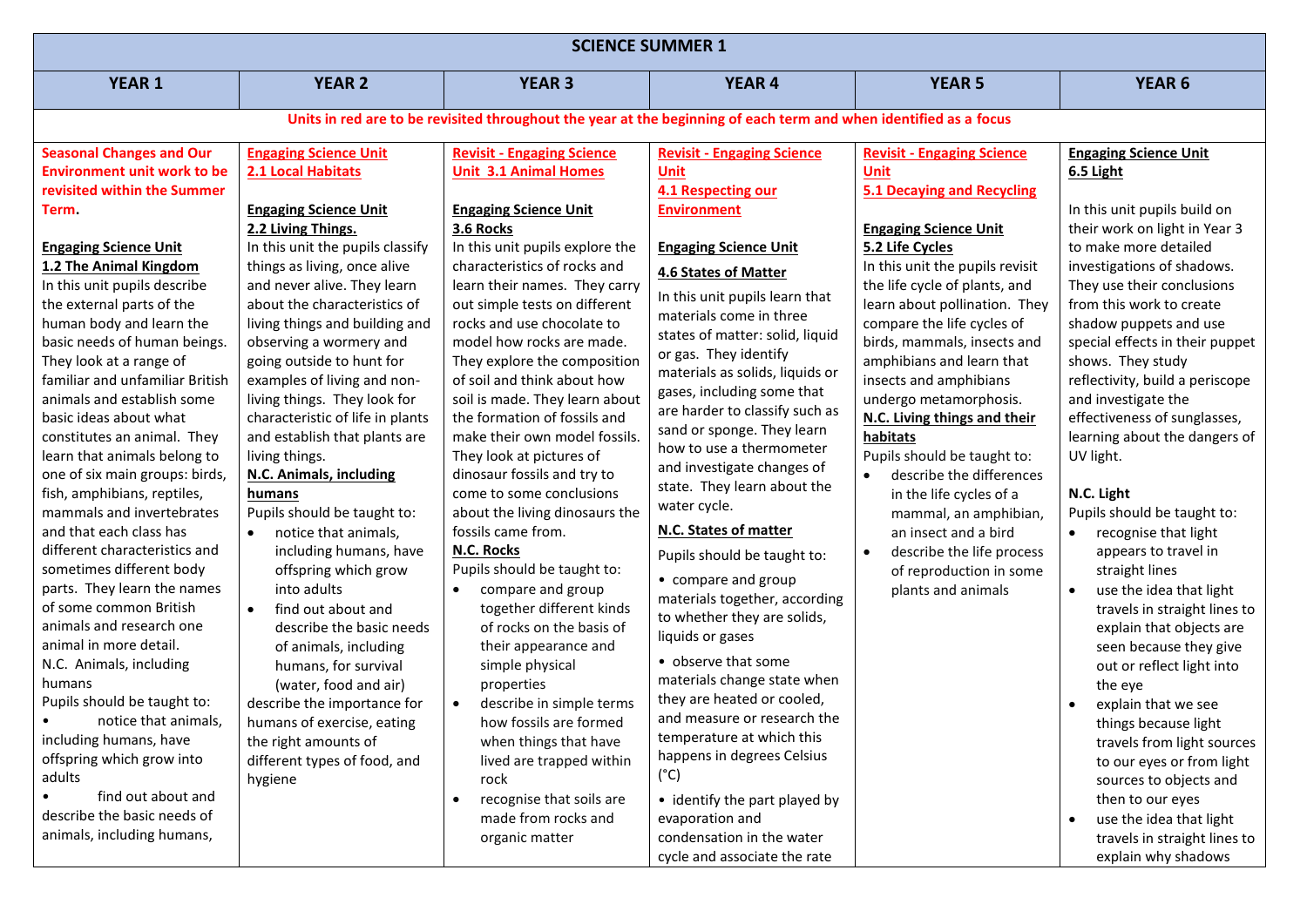| for survival (water, food and |  | of evaporation with | have the same shape as |
|-------------------------------|--|---------------------|------------------------|
| air)                          |  | temperature         | the objects that cast  |
| describe the importance       |  |                     | them                   |
| for humans of exercise,       |  |                     |                        |
| eating the right amounts      |  |                     |                        |
| of different types of         |  |                     |                        |
| food, and hygiene             |  |                     |                        |
|                               |  |                     |                        |
|                               |  |                     |                        |
|                               |  |                     |                        |

| <b>SCIENCE SUMMER 2</b>                                     |                                                           |                                                                                                                   |                                                                                 |                                                                   |                                                                                                                                                                                                                                                                                                                                                                                                                                                                                                                                                                                                                                                                                                                                                                                                                                                                                                                                                                                                               |  |  |  |
|-------------------------------------------------------------|-----------------------------------------------------------|-------------------------------------------------------------------------------------------------------------------|---------------------------------------------------------------------------------|-------------------------------------------------------------------|---------------------------------------------------------------------------------------------------------------------------------------------------------------------------------------------------------------------------------------------------------------------------------------------------------------------------------------------------------------------------------------------------------------------------------------------------------------------------------------------------------------------------------------------------------------------------------------------------------------------------------------------------------------------------------------------------------------------------------------------------------------------------------------------------------------------------------------------------------------------------------------------------------------------------------------------------------------------------------------------------------------|--|--|--|
| <b>YEAR 1</b>                                               | <b>YEAR 2</b>                                             | <b>YEAR 3</b>                                                                                                     | <b>YEAR 4</b>                                                                   | <b>YEAR 5</b>                                                     | <b>YEAR 6</b>                                                                                                                                                                                                                                                                                                                                                                                                                                                                                                                                                                                                                                                                                                                                                                                                                                                                                                                                                                                                 |  |  |  |
|                                                             |                                                           | Units in red are to be revisited throughout the year at the beginning of each term and when identified as a focus |                                                                                 |                                                                   |                                                                                                                                                                                                                                                                                                                                                                                                                                                                                                                                                                                                                                                                                                                                                                                                                                                                                                                                                                                                               |  |  |  |
| <b>Our Environments</b><br>Revisited throughout the<br>year | <b>Local Habitats</b><br>Revisited throughout the<br>year | <b>Animals and Homes</b><br>Revisited throughout the<br>year                                                      | <b>Respecting our</b><br><b>Environment</b><br>Revisited throughout the<br>year | <b>Decaying and Recycling</b><br>Revisited throughout the<br>year | <b>Engaging Science Unit</b><br><b>6.6 Evolution</b><br>In this unit pupils learn about the life and work of<br>Charles Darwin and what is meant by the terms<br>evolution and survival of the fittest. They learn how<br>animals and plants are adapted to their<br>environment. They investigate camouflage and find<br>out how humans evolved. They carry out a simple<br>experiment to model evolution and selective<br>breeding.<br>N.C. Evolution and inheritance<br>Pupils should be taught to:<br>recognise that living things have changed over<br>$\bullet$<br>time and that fossils provide information about<br>living things that inhabited the Earth millions of<br>years ago<br>recognise that living things produce offspring of<br>$\bullet$<br>the same kind, but normally offspring vary and<br>are not identical to their parents<br>identify how animals and plants are adapted to<br>$\bullet$<br>suit their environment in different ways and<br>that adaptation may lead to evolution |  |  |  |